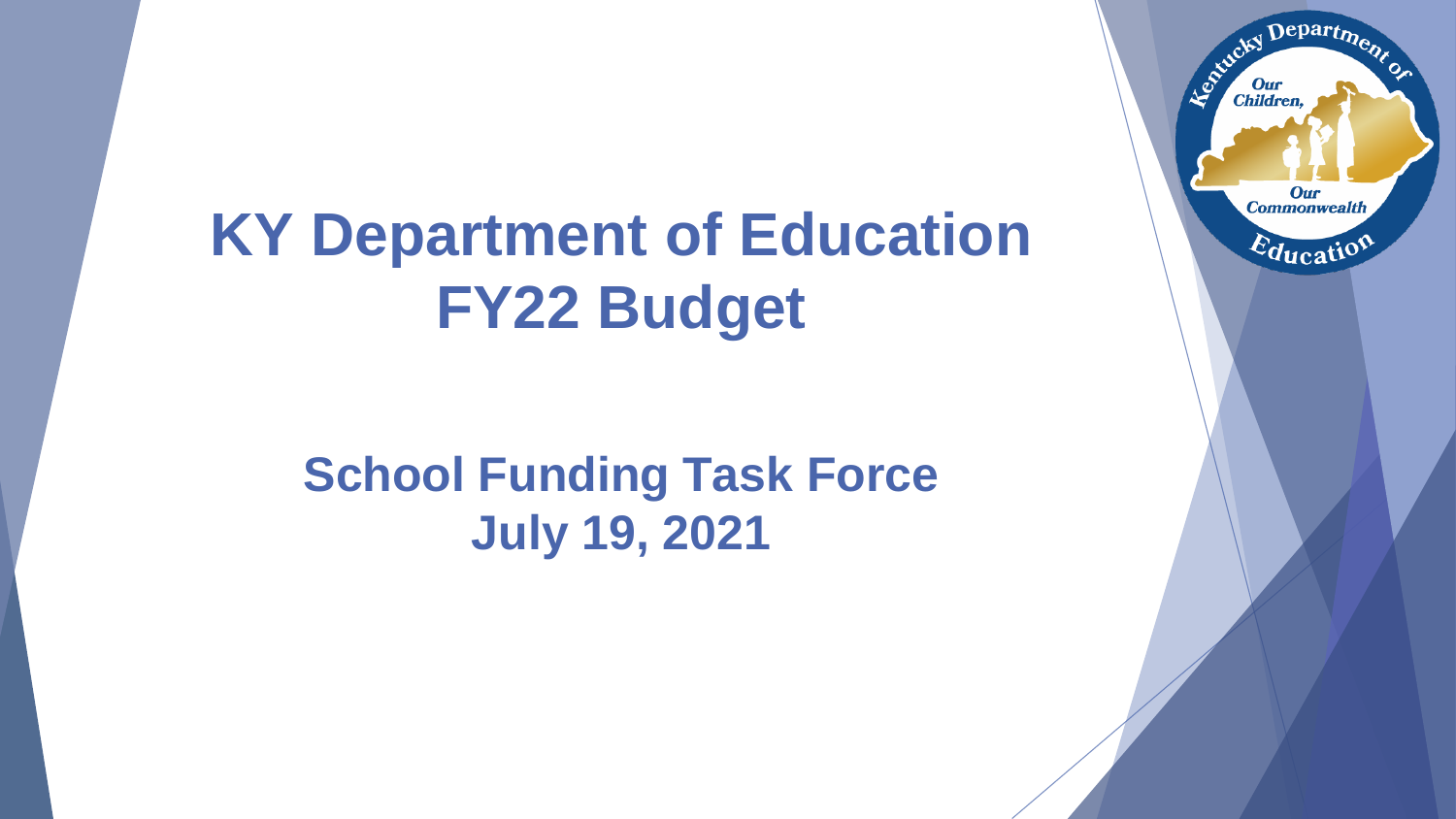#### KDE Budget

|                                   | <b>HB352</b><br><b>FY2021</b> | <b>HB192</b><br><b>FY2021</b> | <b>HB192</b><br><b>FY2022</b> |
|-----------------------------------|-------------------------------|-------------------------------|-------------------------------|
| <b>General Funds</b>              | \$4,106,080,500               | \$3,942,335,200*              | \$4,066,103,100**             |
| <b>Restricted</b><br><b>Funds</b> | \$46,161,800                  | \$43,530,500                  | \$43,166,800                  |
| <b>Federal Funds</b>              | \$971,699,900                 | \$1,101,699,900               | \$971,677,000                 |
| <b>TOTAL</b>                      | \$5,123,942,200               | \$5,087,565,600               | \$5,080,946,900               |

\* Not included in the above General Fund appropriation for FY21 is \$18,200,000 for School Safety Facility Upgrades

\*\* Not included in the above General Fund appropriation for FY22 are \$6,000,000 for Capital Projects at KSB, KSD, and FFA LTC or \$140,000,000 appropriated to fund full-day Kindergarten in HB382

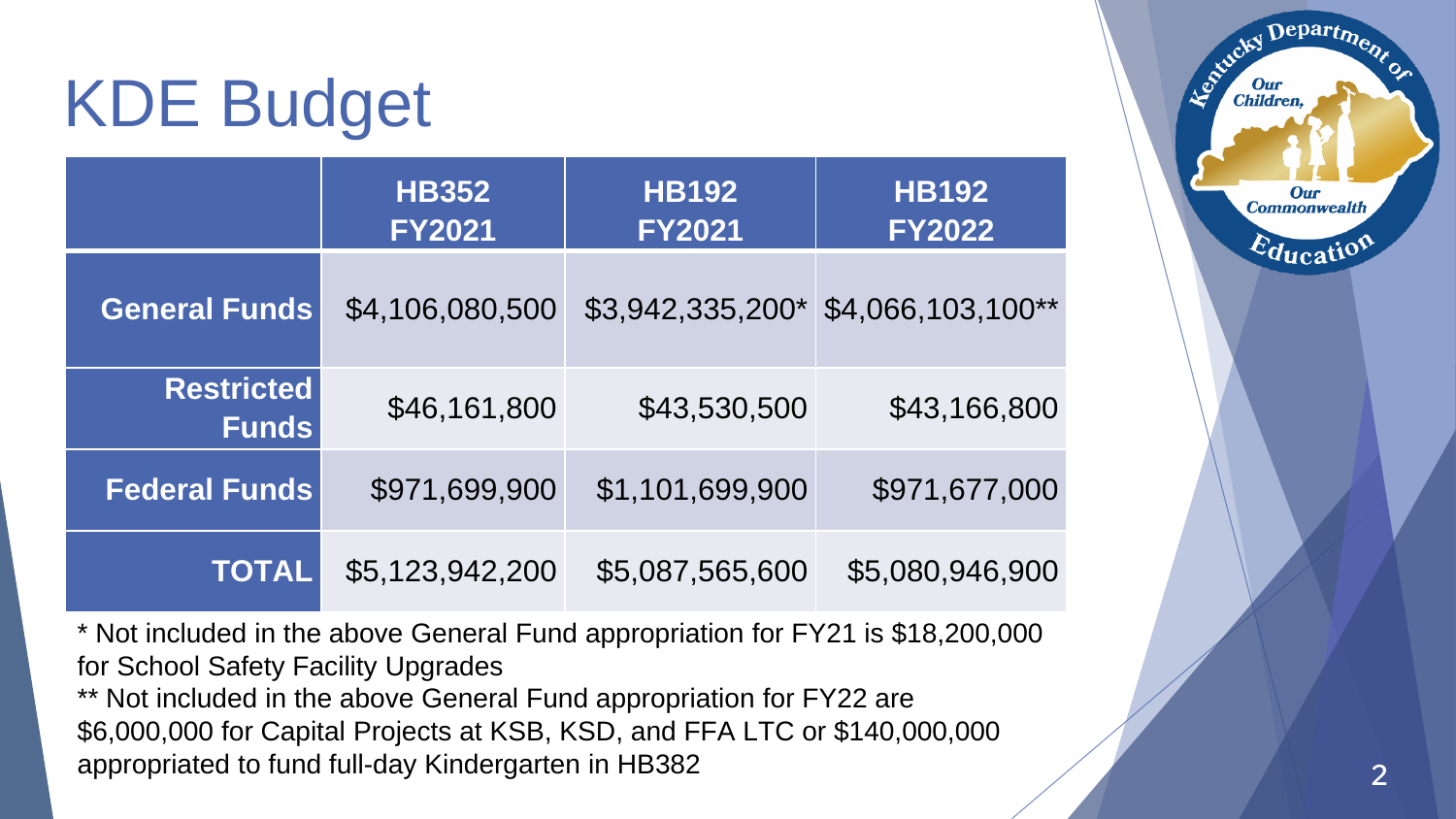# KDE Budget by Appropriation

| <b>SEEK</b>                                                                 | <b>Bureau of Support</b><br><b>Services (BOSS)</b>                                          | <b>Learning and</b><br><b>Results Services</b><br>(LARS)                                                       |
|-----------------------------------------------------------------------------|---------------------------------------------------------------------------------------------|----------------------------------------------------------------------------------------------------------------|
| <b>SEEK Base</b><br>Add-ons<br>Transportation<br>Equalization<br><b>TRS</b> | <b>KEN</b><br><b>KETS</b><br><b>Blind/Deaf travel</b><br><b>KFICS</b><br>On-behalf payments | Line Items<br><b>Health/Life Insurance</b><br><b>KSB/KSD</b><br><b>CTE</b><br>Assessment<br>On-behalf payments |

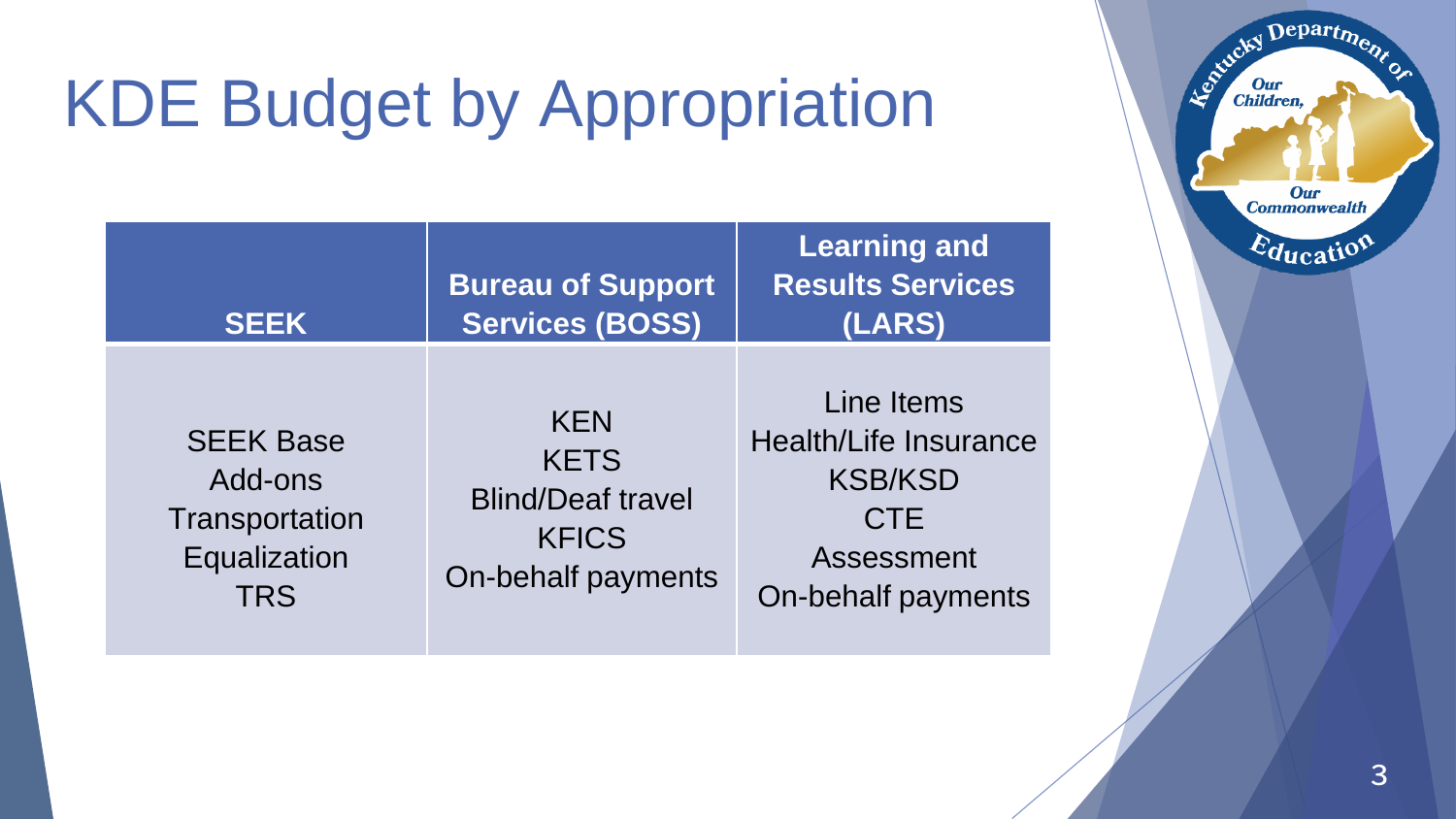#### Methods of Distribution

- Formula or Allocation Method
- Competitive
- Line item
- On behalf
- Other funding

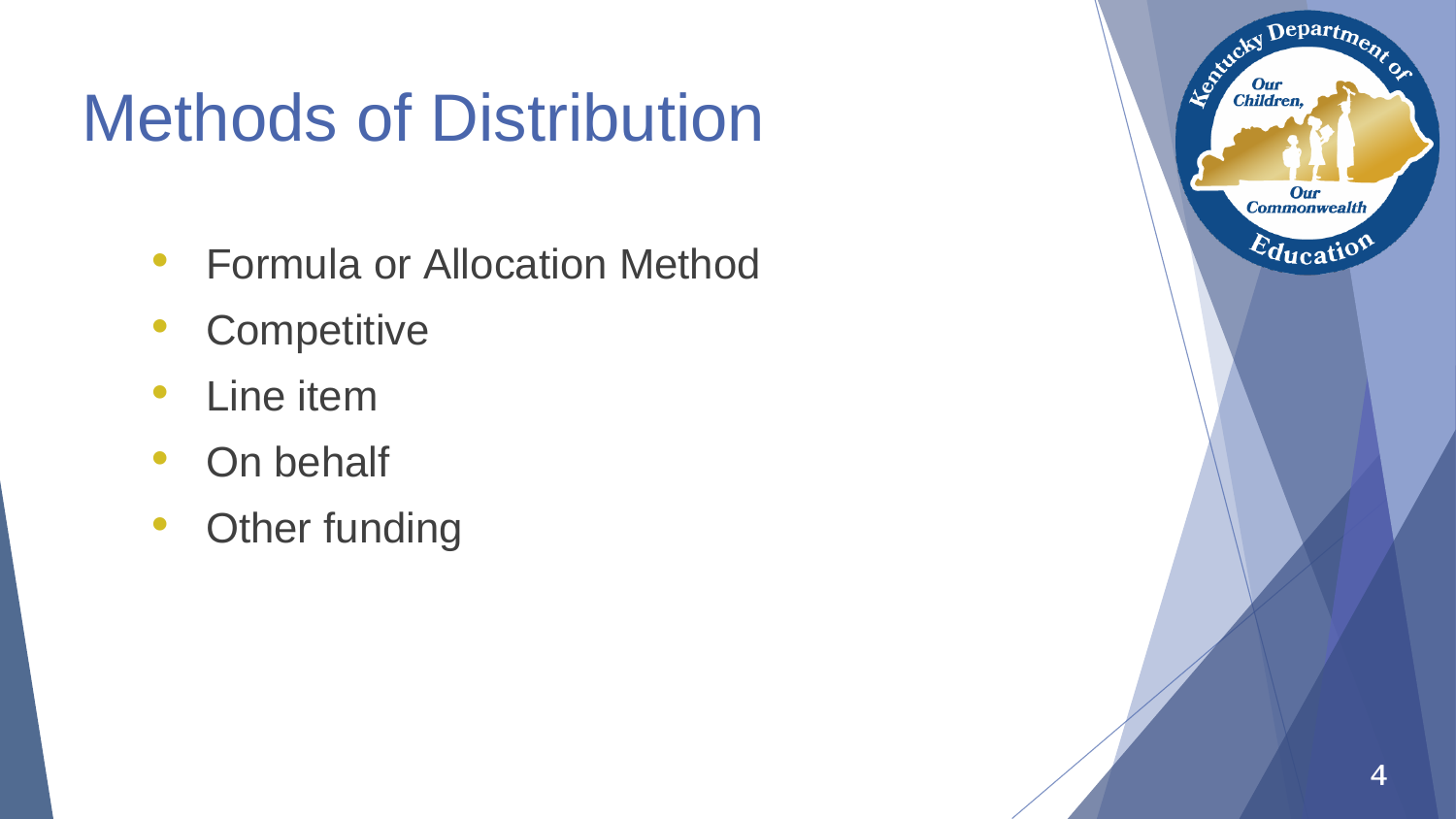## Grant Programs – Formula or Allocation Method

- Extended School Services \$23.9 million; Free/Reduced lunch (F/R), membership
- Safe Schools \$13 million; Average Annual Daily Attendance (AADA)
- Gifted and Talented \$6.2 million; membership
- ✓ Preschool \$84.5 million; Dec. 1 count by category
- KETS \$15.4 million; AADA
- Mental Health Providers \$7.4 million; KCSS and State School Marshal
- National Board Certified Teacher \$2.75 million; number of qualifying teachers
- $\sqrt{\ }$  Vocational Transportation \$2.4 million; number of students, miles, driver time and cost
- ✓ Blind/Deaf Travel \$492,300; miles travelled <sup>5</sup>

Depart<sub>me</sub>

Our **Commonwealth** 

 $E_{\text{ducatio}}$ 

Estucky

**Children**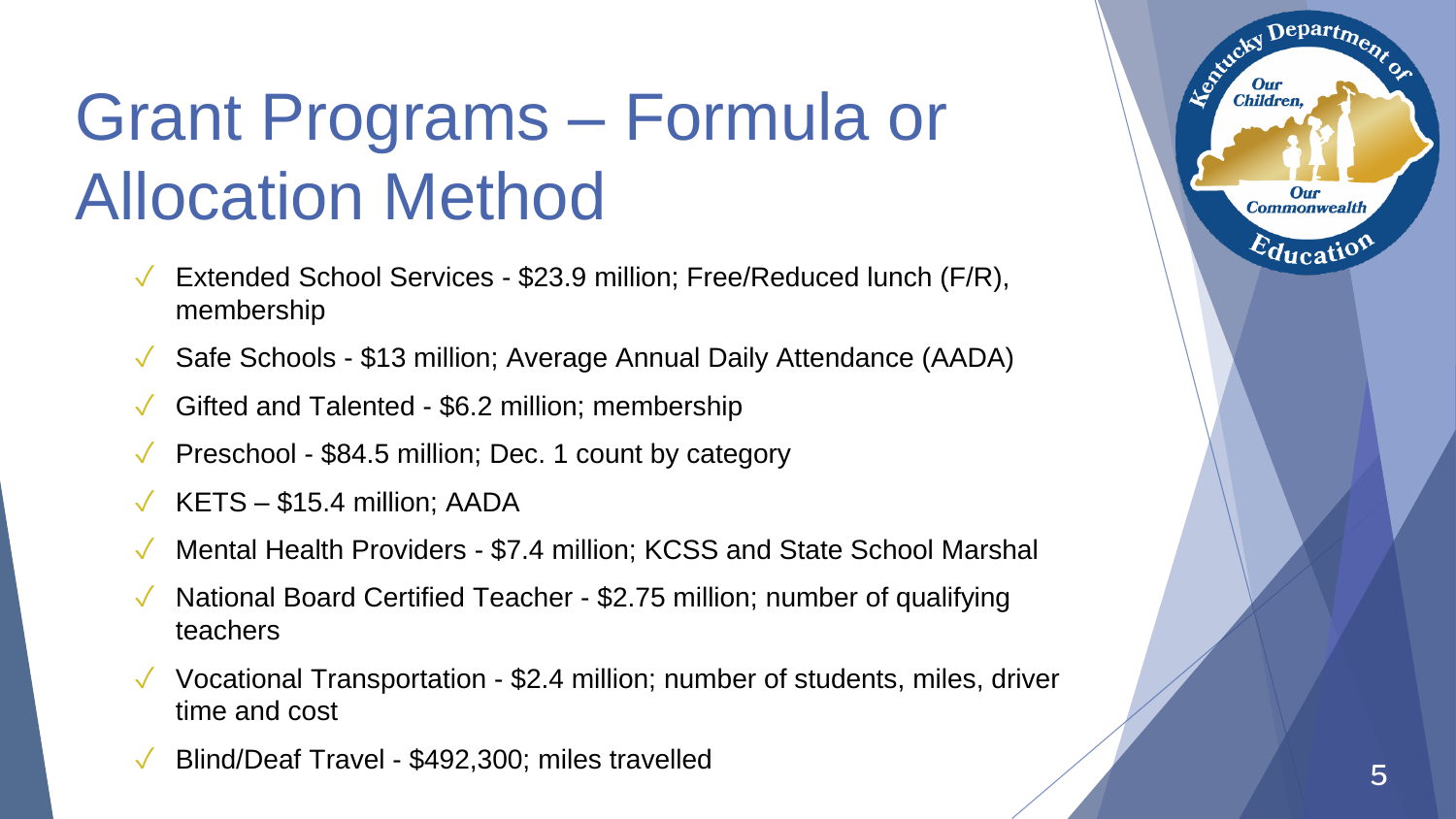# Grant Programs – Competitive

- Request for funding for fixed or known periods of time, for specific projects, through Request for Application (RFA) process
- The solicitation is directed to local school districts, educational agencies and other qualifying educational entities to submit grant applications for available federal and state grants
	- ✓ Math Achievement \$5.0 million; 49 districts, 95 schools receive \$48,500
	- $\sqrt{\phantom{a}}$  Read to Achieve \$15.9 million; 107 districts, 298 schools receive \$47,200
	- $\sqrt{\phantom{0}}$  Community Education \$1.85 million; 93 districts receive \$20,000



 $\mathbf{D}$ epart $\boldsymbol{\eta_2}$ 

**Our Commonwealth** 

 $E_{\text{ducati}}$ 

Leonicky

**Our**<br>Children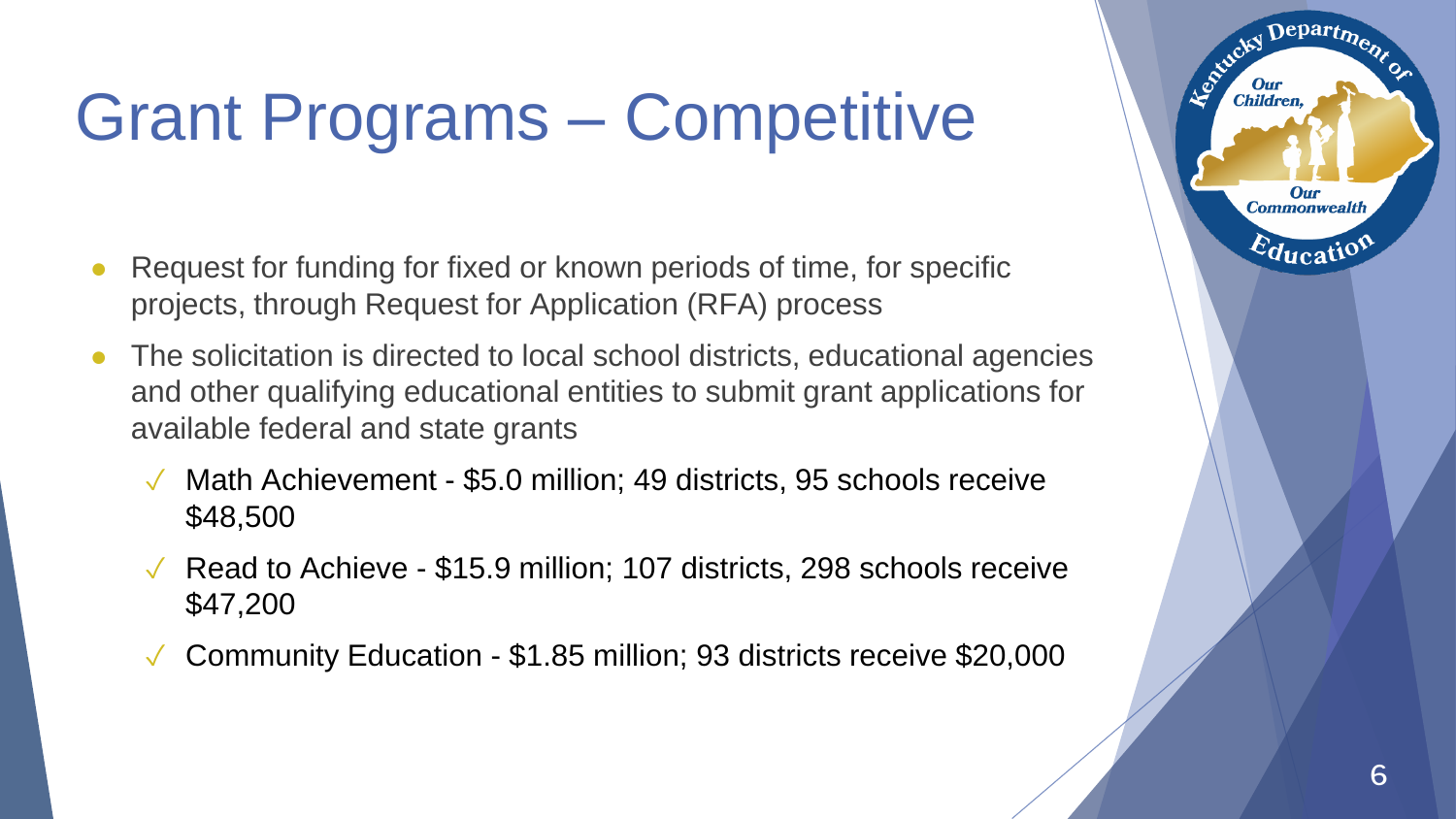# Additional Grant Funding – line items with educational partners

- \$1.7 million for Advanced KY
- \$1.2 million for Collaborative Center for Literacy Development
- \$800,000 for the Dolly Parton Imagination Library
- \$100,000 for Heuser Hearing Center
- \$500,000 for the Jobs for America's Graduates
- \$250,000 for KY Alliance for Boy's and Girl's Clubs
- \$100,000 for Lexington Hearing and Speech Center
- \$1.3 million for Save the Children
- \$500,000 for Teach for America
- \$250,000 for Visually Impaired Preschool Services
- \$48.9 million for Family Resource Youth Services Centers
- \$9.5 million for KY Educational Collaborative for State Agency Children (KECSAC)

Departme.

Our

Entirety I

**Our**<br>Children,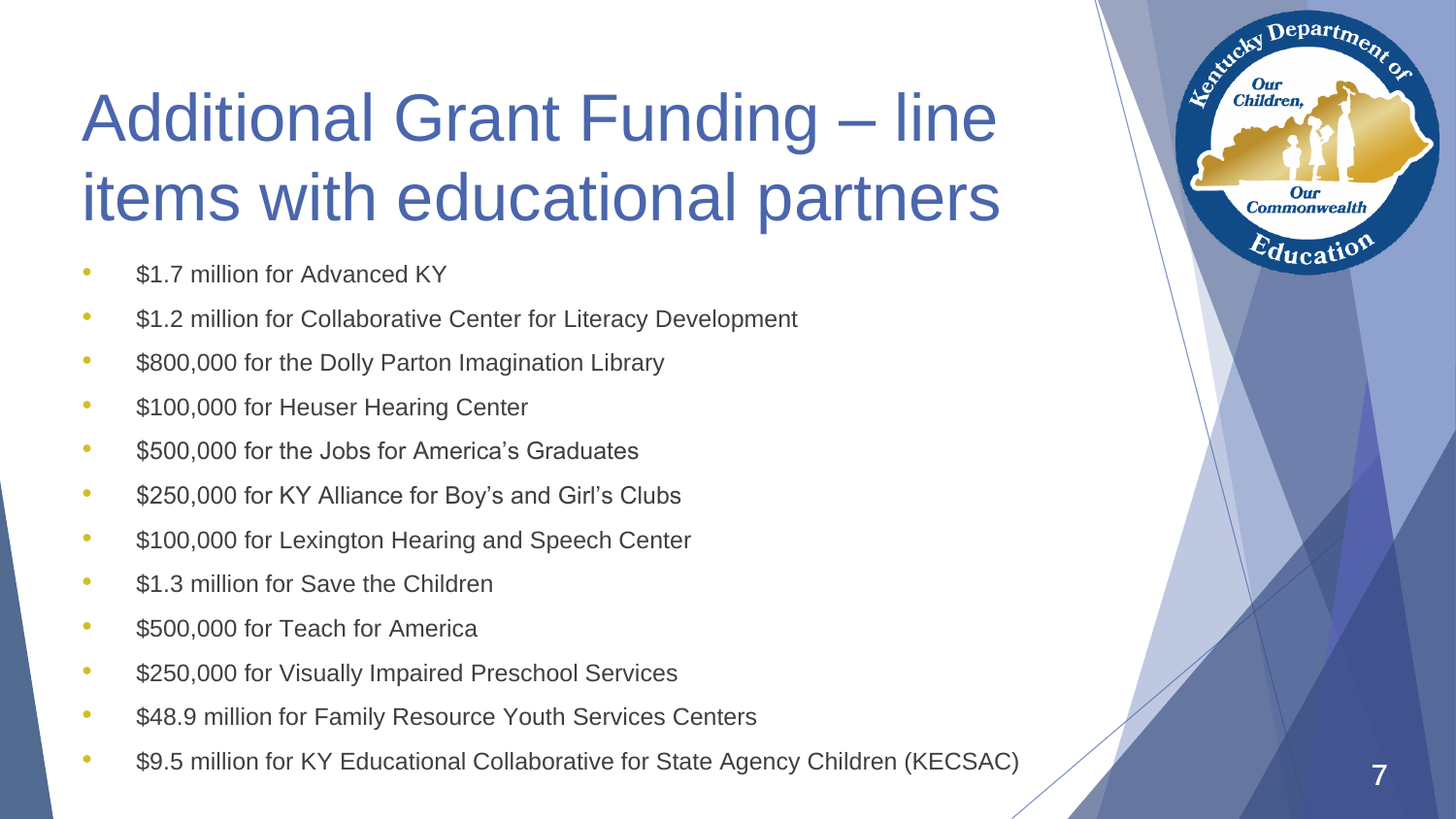# Additional Grant Funding

- \$600,000 for KY Facilities Inventory and Classification System (KFICS)
- \$12 million for Assessment and Accountability

Departme.

**Our Commonwealth** 

 $E_{\text{ducatio}}$ 

Estucky

**Our**<br>Children,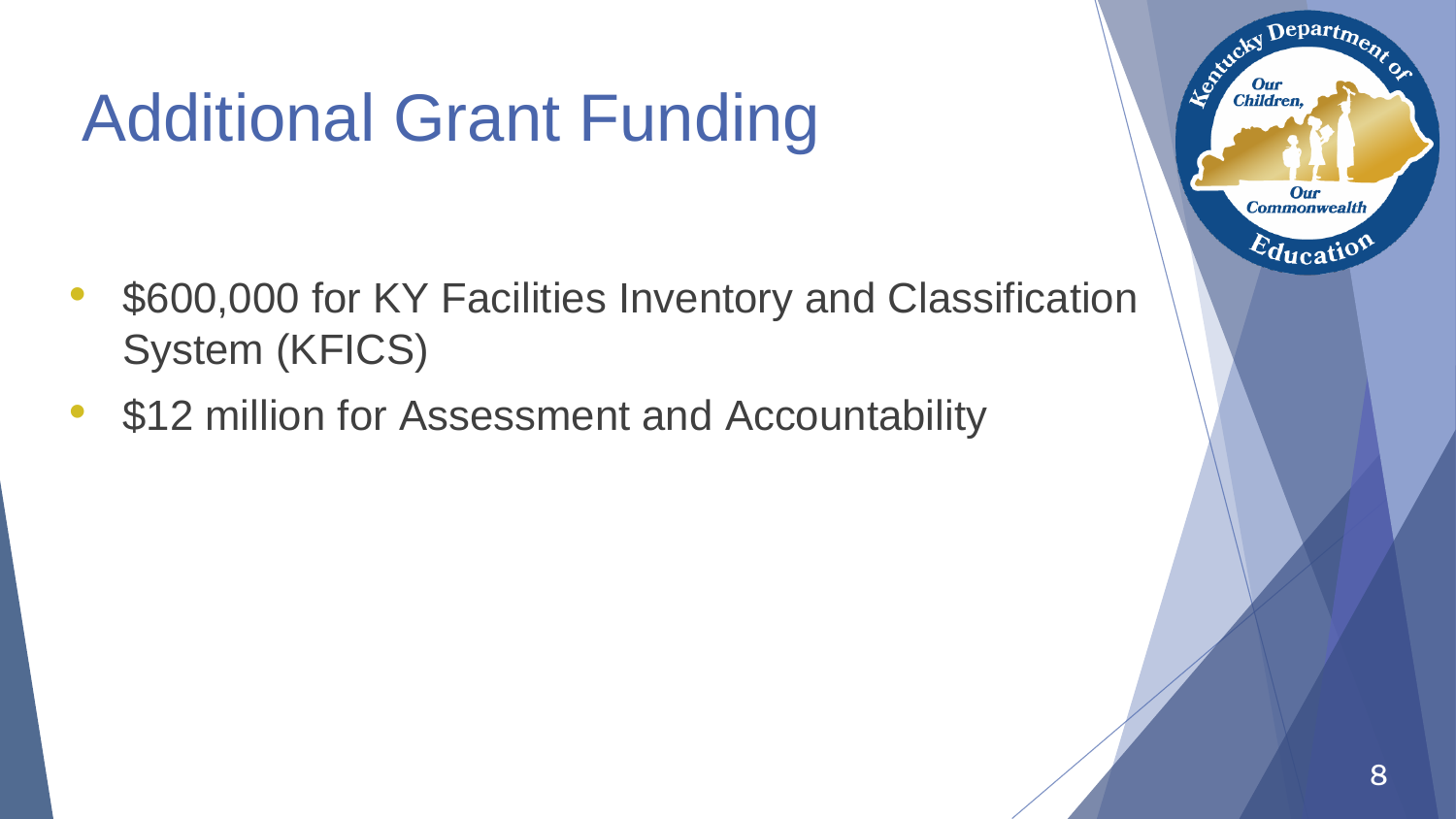# Additional Grant Funding – On behalf

- Advanced Placement/Int'l Baccalaureate \$3.6 million; \$1.0 million for F/R students, \$2.6 million for first come first serve
- KEN \$17.2 million for network and internet connectivity
- Local district health and life insurance \$754 million for employer costs for general fund district employees based on plan selection
- TRS \$435 million for employer match for employees participating in TRS

 $Depart_{D}$ 

Our **Commonwealth** 

 $\varepsilon_{\text{ducati}}$ 

Agencies

**Children**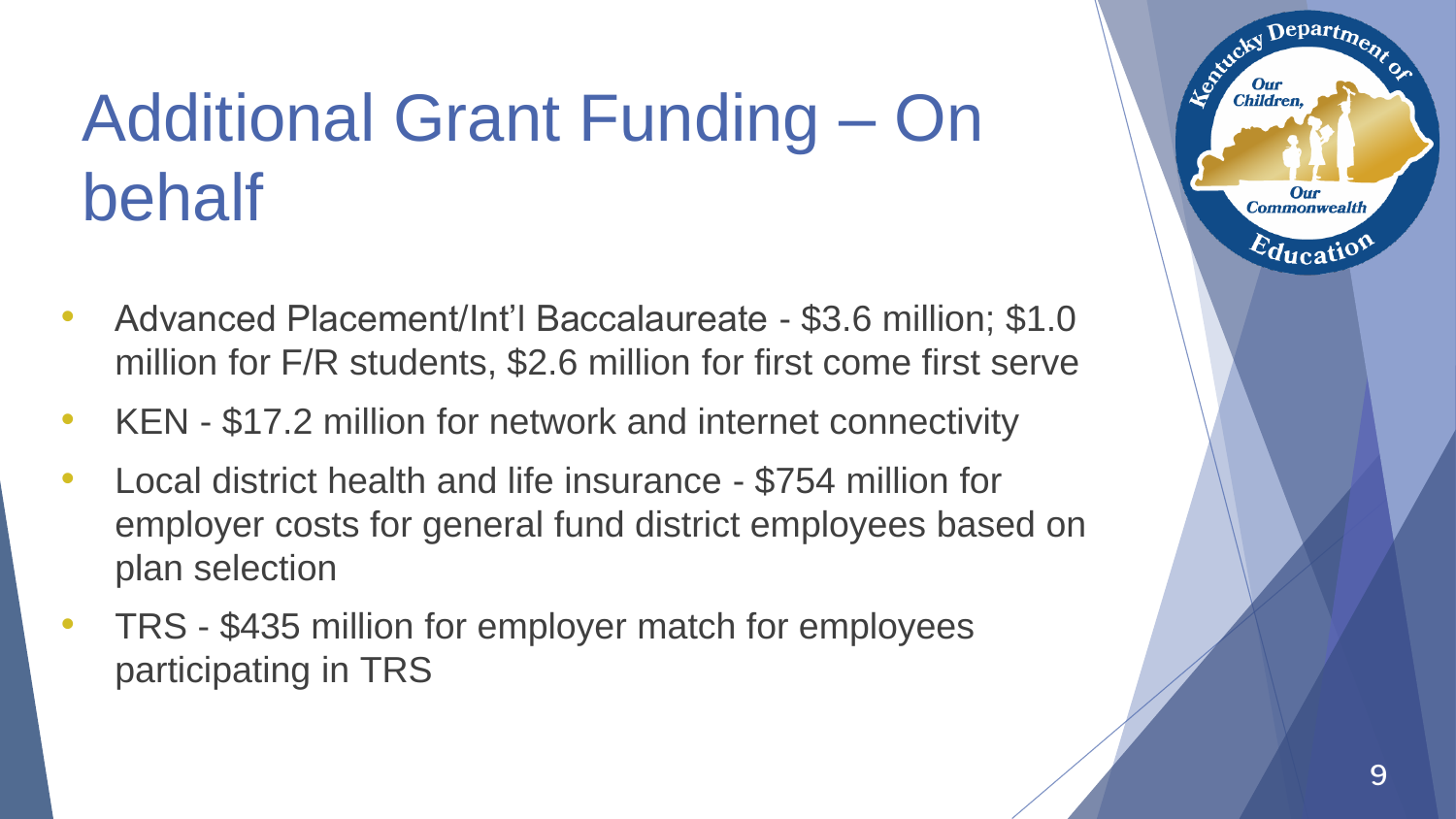# KDE Personnel, Operating and Personnel Complement

- \$33.2 million for personnel and operating costs for Frankfort based staff
- Approximately 1% of KDE general fund appropriation
- Personnel Complement As of April 30, 2021, 1085 permanent full time employees
	- $\sqrt{2}$  Frankfort based 386
	- $\sqrt{KSB-65}$
	- $\sqrt{KSD} 101$
	- $\sqrt{ATC}$ 's  $-533$



Departme.

Our

Established I

Our<br>Children,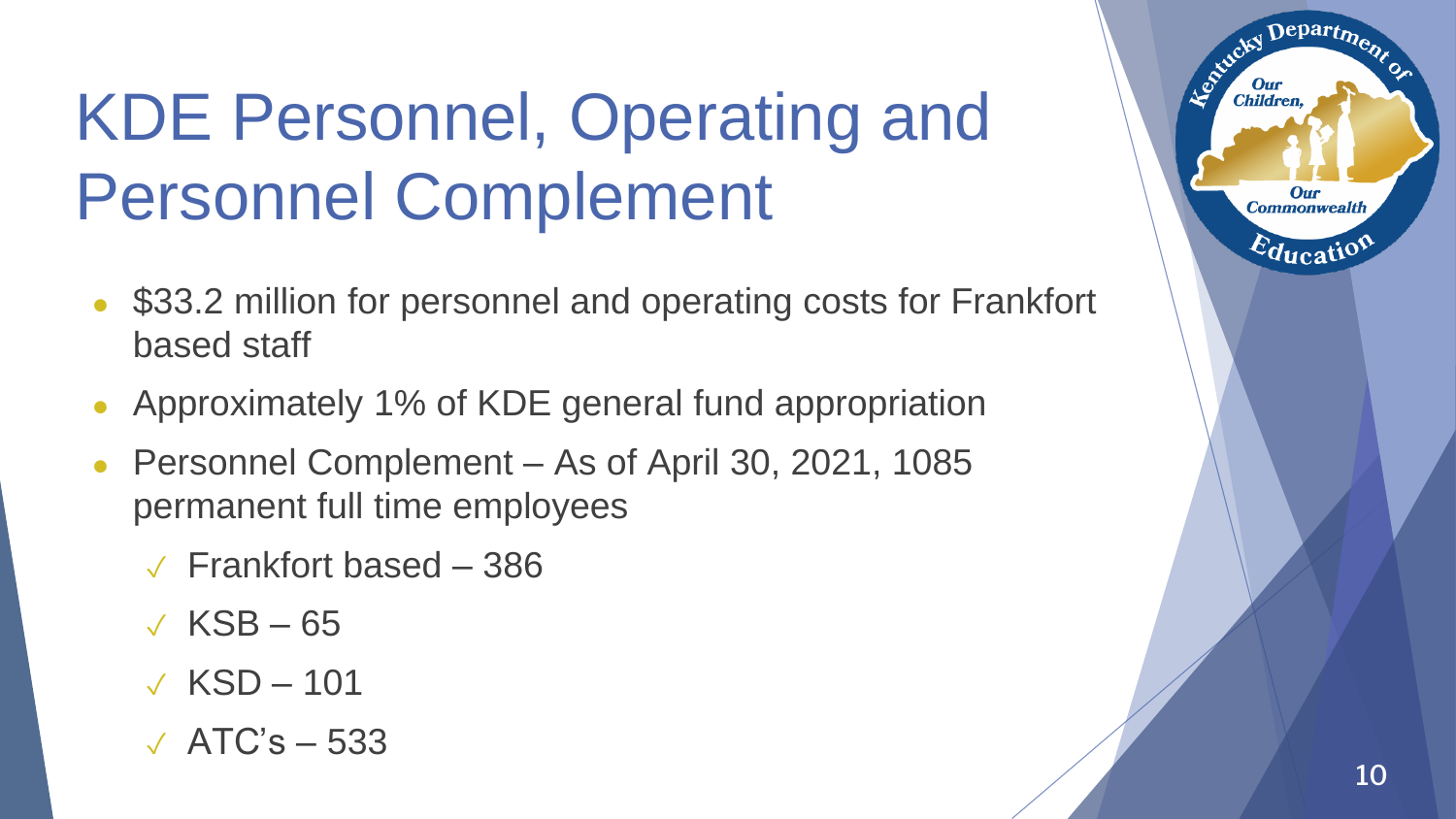# KY School for the Blind (KSB) and KY School for the Deaf (KSD)

Personnel and operating:

- KSB \$7,853,100
- KSD \$10,580,600

Departme,

**Our Commonwealth** 

 $E_{\text{ducati}}$ 

Le Child

**Our**<br>Children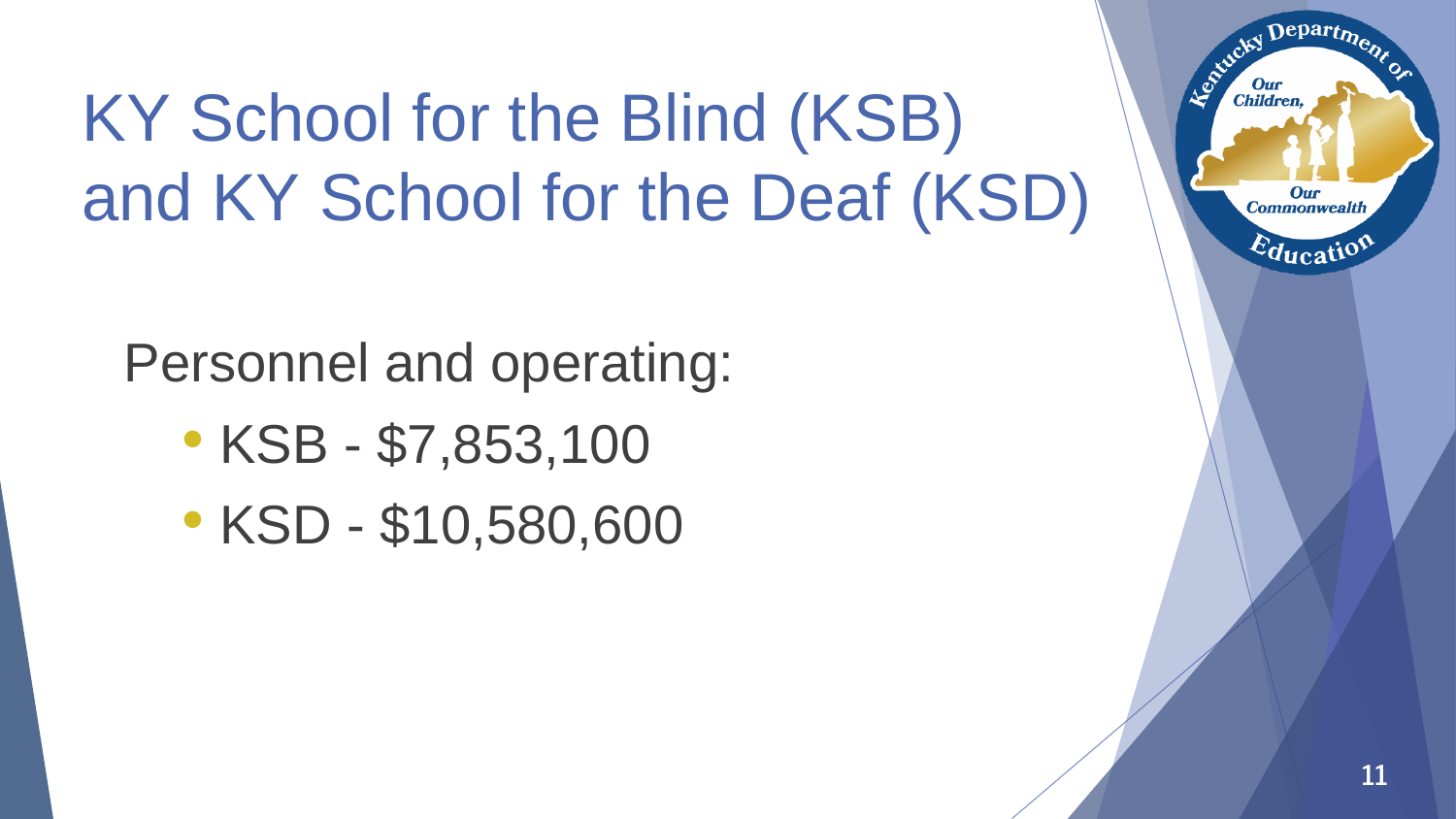#### Locally Operated Vocational Education Centers (LAVEC)

- \$12 million for locally operated vocational education centers (LAVEC) allocated
- \$1.9 million for Estill County operating and industry certifications

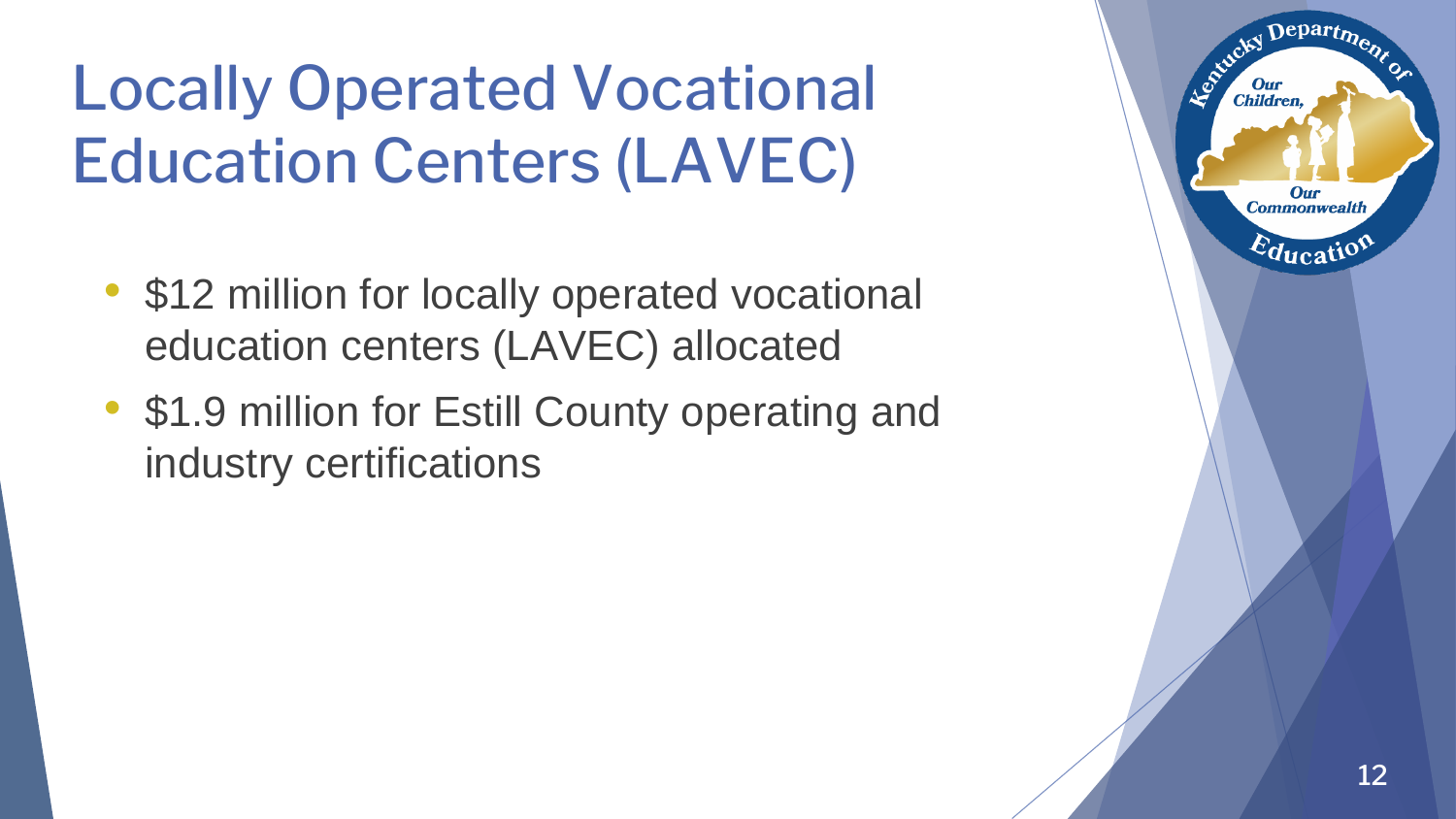#### Program Glossary

- General and federal grant information can be found at Grant Information - [Kentucky Department of](https://education.ky.gov/districts/fin/Pages/Grant Information.aspx)  Education including:
	- **Grant**
	- Grant description
	- Grant award
	- Statutes/Regulations governing the program
	- How allocated (formula, competitive, etc.)
	- Contributing factors to determine allocation
	- Payment information 13



Departme.

Our **Commonwealth** 

 $E_{\text{ducatio}}$ 

**Children**